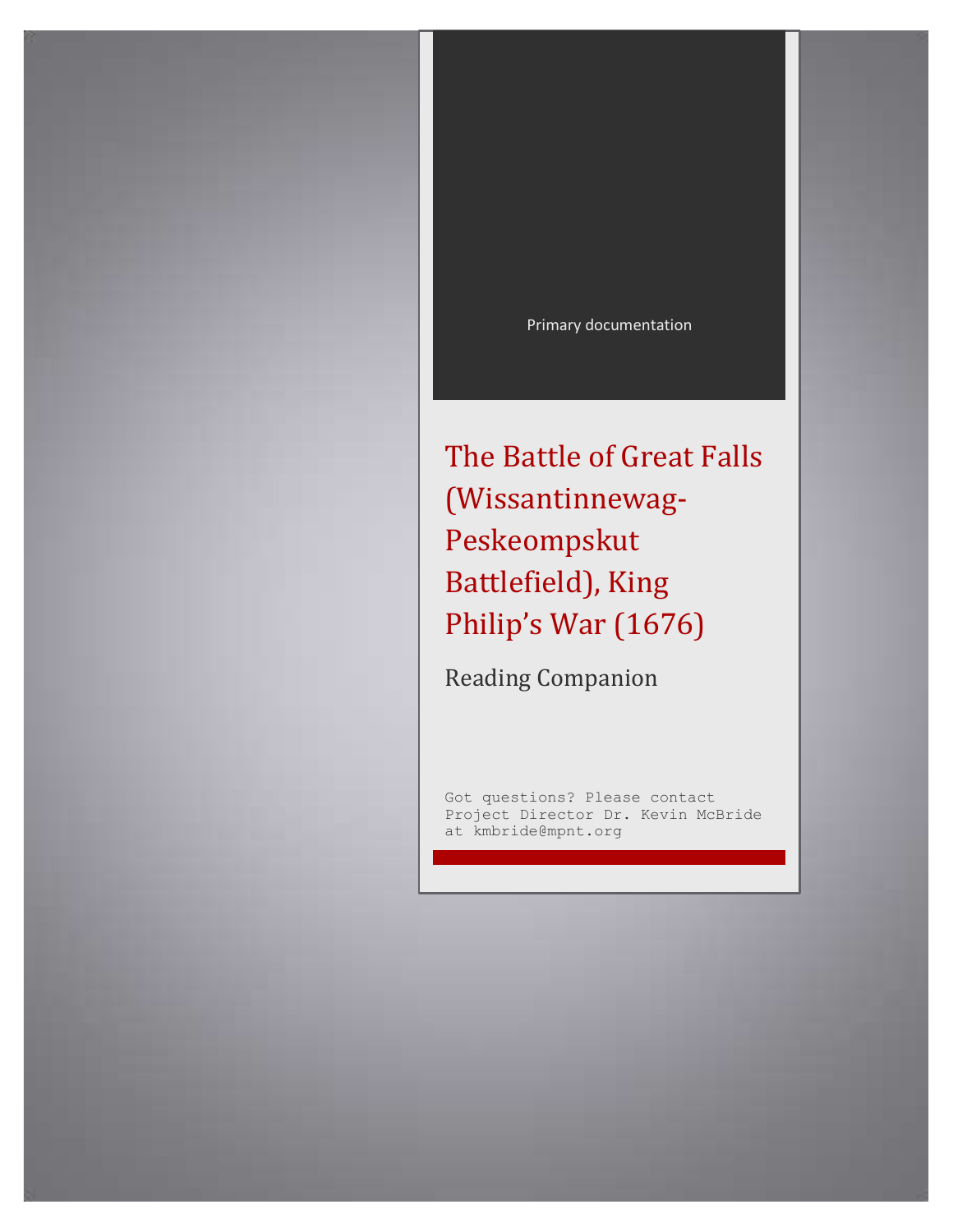# **Contents**

| Roger L'Estrange, A New and Further Narrative of the State of New-England, Being A Continued                                                                                                             |
|----------------------------------------------------------------------------------------------------------------------------------------------------------------------------------------------------------|
| Roger L'Estrange, A True Account of the Most Considerable Occurrences that have apned in the Warree<br>Between the English and the Indians in New England, From the Fifth of May, 1676, to the Fourth of |
| Douglas Edward Leach, Ed. A Rhode Islander Reports on King Philip's War: The Second William Harris                                                                                                       |
|                                                                                                                                                                                                          |
|                                                                                                                                                                                                          |
| Daniel White Wells and Reuben Field Wells, History of Hatfield, Massachusetts  11                                                                                                                        |
|                                                                                                                                                                                                          |
| John Easton, Franklin B. Hough, Editor, A Narrative Of the Causes which led to Philip's Indian War, of                                                                                                   |
|                                                                                                                                                                                                          |
|                                                                                                                                                                                                          |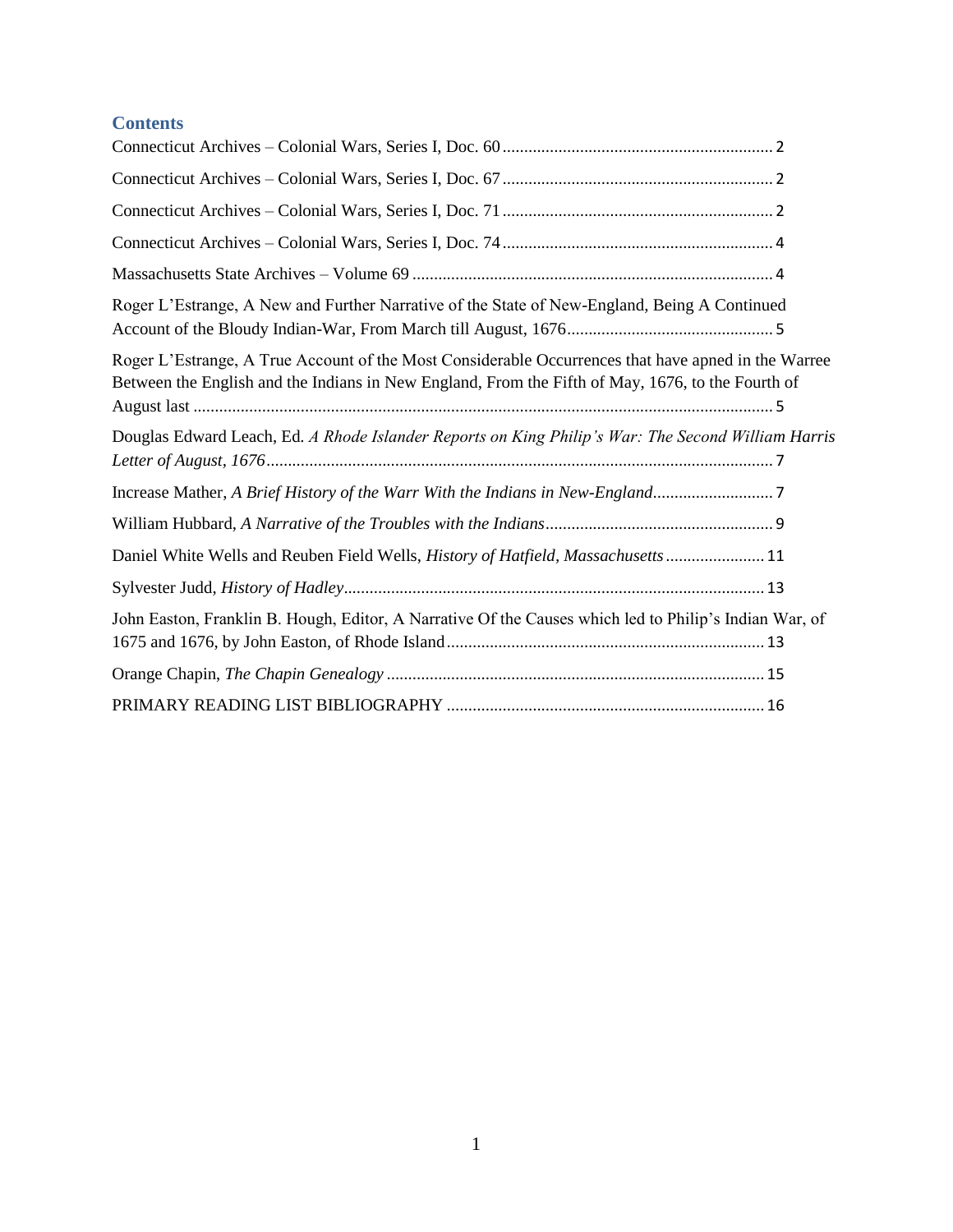# <span id="page-2-0"></span>Connecticut Archives – Colonial Wars, Series I, Doc. 60

## April 6, 1676

…being disipatted this day and Cannot sett Untill tomorrow when we intend to Consider what is most expedient we just now have intelligence off three men killed att Hadley where none had so before been donne, also off some scouts sent towards Deerfield who have discovered sundry wigwams with fires not farre from thence what those things will occasion the Bay forces to doe or send to us about we know nott, they sent mr Nowell to us already for our Conjunction to have moved up 20 miles above Quabaug towards Lanchaster where there masters (as they call them) signi fyed that they had intelligence off a 1000 off the enemies Butt we Returned answer to that, we were yet in Capacity to supply our helpfulness then, By reason of the Majors illness and that off exhance of our souldiars, etc……

## <span id="page-2-1"></span>Connecticut Archives – Colonial Wars, Series I, Doc. 67

## April 29, 1676

…Such things will weaken the enemies strength and spirits: and rationall it is to thinke  $y^t$  might [illegible] be undertaken [illegible] against them here in conjunction  $w<sup>th</sup>$  what is in other parts it might at such a time sinke thier harts & brake their rage and power; and make them much more reall for peace than yet they are Sundry things are spoken here by those Indian Messeng<sup>ers</sup> now returned to yo<sup>r</sup>selves that give us to understand they take Little heede to the truth in their relations. And that they doe (especially he  $y<sup>t</sup>$  belong to these parts) labr<sup>d</sup> to rep<sup>r</sup>sant the enemies stake as much to their advantage as may be whether aggreing  $w<sup>th</sup>$  the truth or noe."

... The spirite of man w<sup>th</sup> us are more than ever heightened w<sup>th</sup> desire & earnestnesse to be going forth against the enemy have bin [illegible] moving for liberty & would Some they might obtaine is this night And shall the Lord incline and direct you to order any volunteers to other help hither; they would [illegible] more of  $o^{rs}$  than rea son would  $y^t$  we should spare ready to sayn  $w^{th}$  them in the enterprize [illegible] thougths are that it would too much to adbantyage to have a paryt of faithfull Indians joyning  $w^{th}$  the English….

## <span id="page-2-2"></span>Connecticut Archives – Colonial Wars, Series I, Doc. 71

## May 15 1676  $[71a]$  $\ldots$  in the bay that they have Certain intelligence from the Eastward  $y<sup>t</sup>$  the Mohawks have taken  $\&$  slew twenty six of  $o^r$  enemies...As to o<sup>r</sup> moving up to ye Indians at their fishing place I cannot but judge we have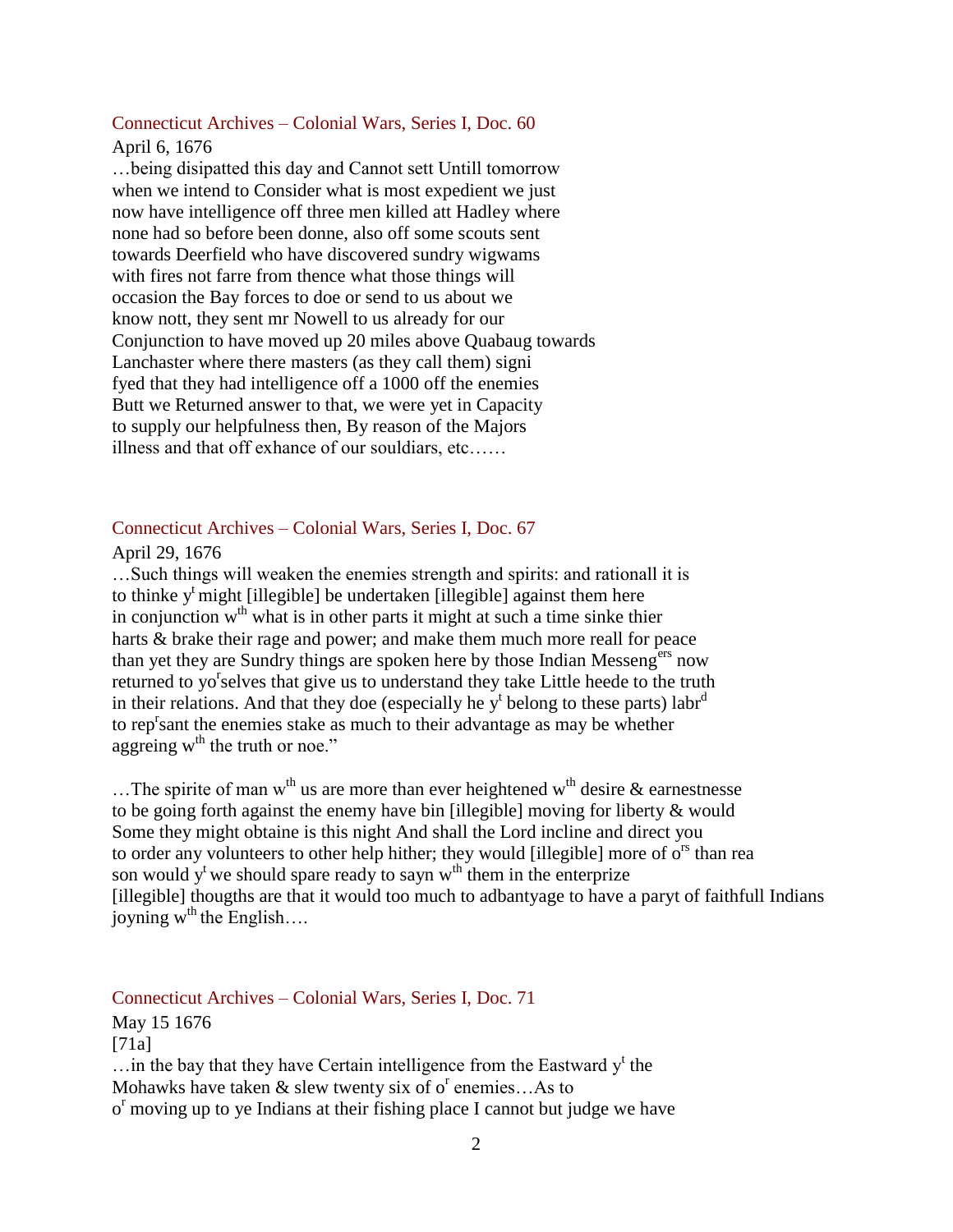sate still when God hath called us to be up and doing & verily feare God will charge it upon us for sloth and neglect if following his guid ding providence whe he hath bin leading to advantageous ways of coming upon them such as we cannot expect at a nerest time. They sitt by us secure  $w<sup>th</sup>$ out watch, busy at their harvest worke storing themselves with food for a yeer to fight against us and we let theme alonge to take the full advantage that ye selves would afford them by there wise nor enemy. They [illegible] the evening thought but

#### [71b]

But this morning Providence hath alarm<sup>d</sup> us w<sup>th</sup> another voice & call seeming to Speake to us that the Season is not yet past and that we are necessitated to take hold of it before it be quite gone ffor about sunrise came into Hatfield one Thomas Reede, a Souldier who was taken captive when Deacon Goodman was slain: He Relates  $y<sup>t</sup>$  they are not planting at Deerfield and have been so these three or four days or more. Saith further that they dwell at the falls on both sides of the River; are a Considerable number; yet most of them old men and women. He cannot judge that there are both Sides of the River above 60 or 70 fighting men. They are secure high and comfortable boasting of great things they have done and will doe. there is Thomas Eames his daughter and children hardly used: one or two belonging to Medfielde I thinke two children belonging to Lancaster. The night before Last they came down to Hatfield upper meadows have driven away many horses and Catall to the number of fourscore and upward as they judge: many of these this man saw in Deerfield meadow: and found the barrs putt up to keepe them in. This being the State of things we thinke the Lord calls us to make some try and what may be done against them suddainly  $w<sup>th</sup>$  out further delay; and therefore the Concurring resolution of men here seems to be to goe out against them too morrow at night so as to be  $w<sup>th</sup>$  them the Lord assisting before breake of day It would be strength and rejoycing to us might be favo<sup>rd</sup>  $\overline{w}^{\text{th}}$  some helpe from yourselves, but if the Lord deny that to us you Cannot or see not your way to assist or goe before us in the undertaking, I thinke or men will goe with suche of or own as we can raise truysting him w<sup>th</sup> the issue; rather than to sett still and tempt God by doing nothing. Should yo<sup>r</sup> Indians know anything of this motion they may be under temptation to give intelligence of it to the enemy. We need gui dance and help from heaven: We humbly begge yo<sup>r</sup> advice and help if it may be And that  $w<sup>th</sup>$  Comitting you to guidance and Hassing of  $y<sup>e</sup>$  most High Remain

Yo<sup>r</sup> Worps: in all humble Sarvice J<sup>no</sup> Russell Altho this man speakes of their numbers as he judath yet: thay may be many more for we perceive their number varies and thay are going and Coming so that there is no trust to his guesse.

> Will: Turner John Lyman Isack Graves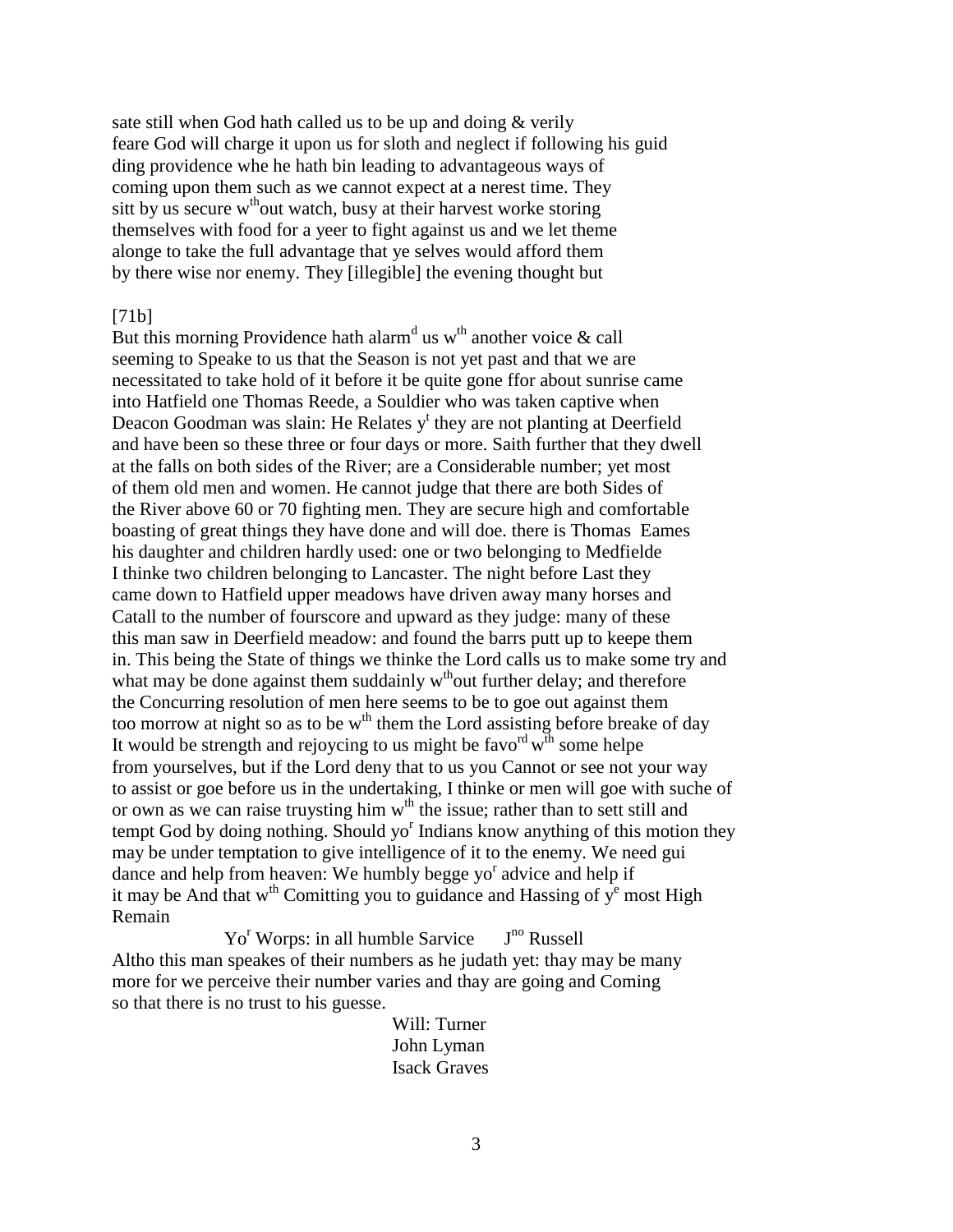#### <span id="page-4-0"></span>Connecticut Archives – Colonial Wars, Series I, Doc. 74

#### May 22, 1676

...Some more of o<sup>r</sup> Souldiers have dropped in there o<sup>r</sup> Last; some on Satturday or & on Satturday night troo yesterday. And one this morning : and about noon one  $M<sup>r</sup>$  Atherto[n] came in to Hadley. So that now the number of those wanting is either eight or nin[e] and thirty. Some were wandering on the West mountains on Satturday who were not wounded whether for Providence may yet guide them in or noe we know not we are not quite  $w<sup>th</sup>$  out hopes of some of them.

As to the number of the enemy Slain; many of the Souldiers Say they guessed them to be about fourscore y<sup>t</sup> lay upon the ground. But Serjeant Richard Smith Saith he had time and took it to run them over by [illegible] going from wigwam to wigwam to doe it  $\&$ also what was between  $y<sup>r</sup>$  banke and th<sup>e</sup> water. and found them about an hundred he hath sometimes  $S^d$  SixScore but stande to  $y^e y^t$  they were above 100 . seventeene being in a wigwam or a two little higher up than the rest.

Likewise Will<sup>m</sup> Draw a souldier y<sup>t</sup> terms to be of good behavior & Credit being two or three Soldiers to stand in a secure place below the banke, more quiet than he thought was [illegible] for the time; he asked them why they had stood there saith they answered that they had seen many goe down the falls and thy would endeavo<sup>r</sup> to tell how many. Here upon he observed w<sup>th</sup> them : until he told fifty; and they  $S<sup>d</sup>$  to him that those made up Six score and ten . Some of them also were Slain in their pursuit of or<sup>s</sup> where so many of or<sup>s</sup> fall. Hence we Cannot but judge that there were abov<sup>e</sup> 200 of them Slain

Our Scouts being out his this night have discovered that the enemy abide Still in the place where they were on both Sides  $y^e$  River and in the Island; and fires in the Same place where  $o<sup>r</sup>$  men had burnt the wigwams. So that they judge either that Philip is com to them or some Souldiers of his Company from Squakeaheags, Paquiog and other places . Hereupon it seems most probable if not contendable[?] that their pur =pose is to abide here at least for some spare time as having the advantage of of place best suited to shift for their Safety being on both sides the River on the Islands and their fort those by Deerfield River and amide the deplorable places sitt for time to lurke in  $\&$  escape by Where we would humbly propose it to you<sup>r</sup> Consideration whether Providence doth not off<sup>[?]</sup> at and Call to  $y<sup>r</sup>$  accepting this opportunity & improving of it speedily before it slip[?]: and whether we may not look  $y^t$  thr taking them here w<sup>th</sup>a Small [illegible] help of English and Indians may not be likely to be a great ad =vantage then greatest number when they are removed hence they have planted as Is judged 300 acres of choice ground at Deerfeild : their fish is there not yet fitt to Carry away and their place such as they can thay can shift almost every way from [illegible] So  $y^t$  we Count them likely to abide a while.

<span id="page-4-1"></span>Massachusetts State Archives – Volume 69 April 25, 1676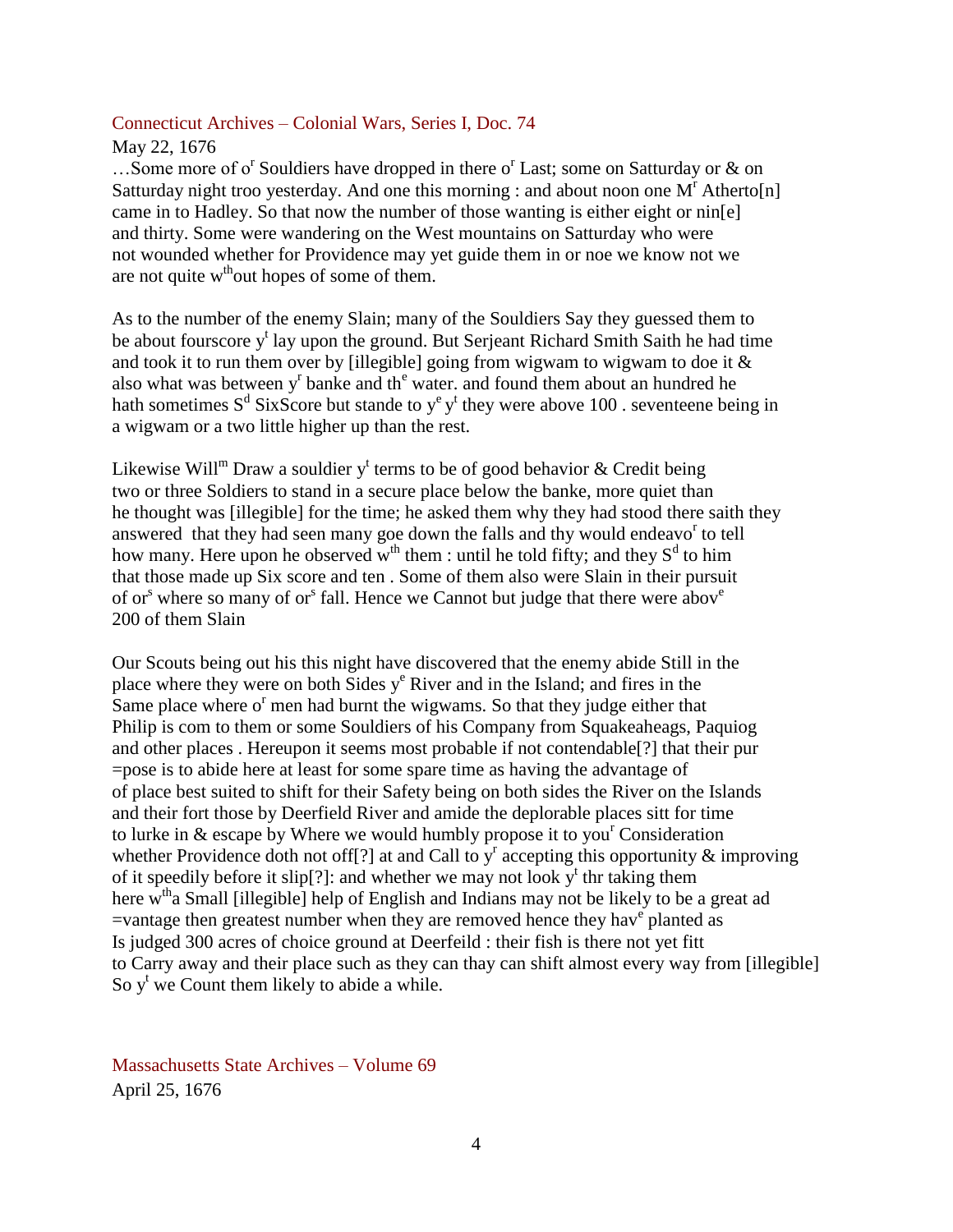…the soldiers here are in great distress for want of clothing, both linen and woolen. Some has been brought from Quabaug, but not an eight of what we want.

There is come into Hadley a young man taken from Springfield at the beginning of last month, who informs that the enemy is drawing up all their forces towards these towns, and their headquarters are at Deerfield.

<span id="page-5-0"></span>Roger L'Estrange, A New and Further Narrative of the State of New-England, Being A Continued Account of the Bloudy Indian-War, From March till August, 1676 (London, UK: F.B. for Dorman Newman, 1676)

# Ca. May 19, 1676

## [P. 12]

About a fornight afterwards, the fore mentioned Captain Turner, by Trade a Taylor, but one that for his Valour has left behind him an Honourable Memory, hearing of the Indians being about Twenty miles above them at Connecticot River, drew out a Party at Hadly and Northampton, where there was a Garrison; and marching all night, came upon them before day-break, they having no Centinels or Scouts abroad, as thinking themselves secure, by reason of their remote distance from any of our Plantations; ours taking this advantage of their negligence, fell in amongst them, and killed several hundreds of them upon the place, they being out of any posture or order to make any formidable resistance, though they were six times superior to us in number; But that which was almost as, much, nay in some respect more considerable then their lives, we there destroied all their Ammunition and Provision, which we think they can hardly be so soon and easily recruited with, as possibly they may be with men: We likewise here demolish Two Forges they had to mend their Armes, took away all their materials and Tools, and drove many of them into the River, where they were drowned, and threw two great Piggs of Lead of theirs, (intended for making of bullets) into the said River: But this great successe was not altogether without its allay, as if Providence had designed to checquer our joys and sorrows; and lest we should sacrifice to our won Nets, and say, Our own Arms or prowess hath done this, to permit the Enemy presently after to take an advantage against us;…

<span id="page-5-1"></span>Roger L'Estrange, A True Account of the Most Considerable Occurrences that have apned in the Warree Between the English and the Indians in New England, From the Fifth of May, 1676, to the Fourth of August last (London, UK: Printed for Benjamin Billinsley at the Printing-Press in Cornhill, 1676) Ca. May 19, 1676 [P. 3]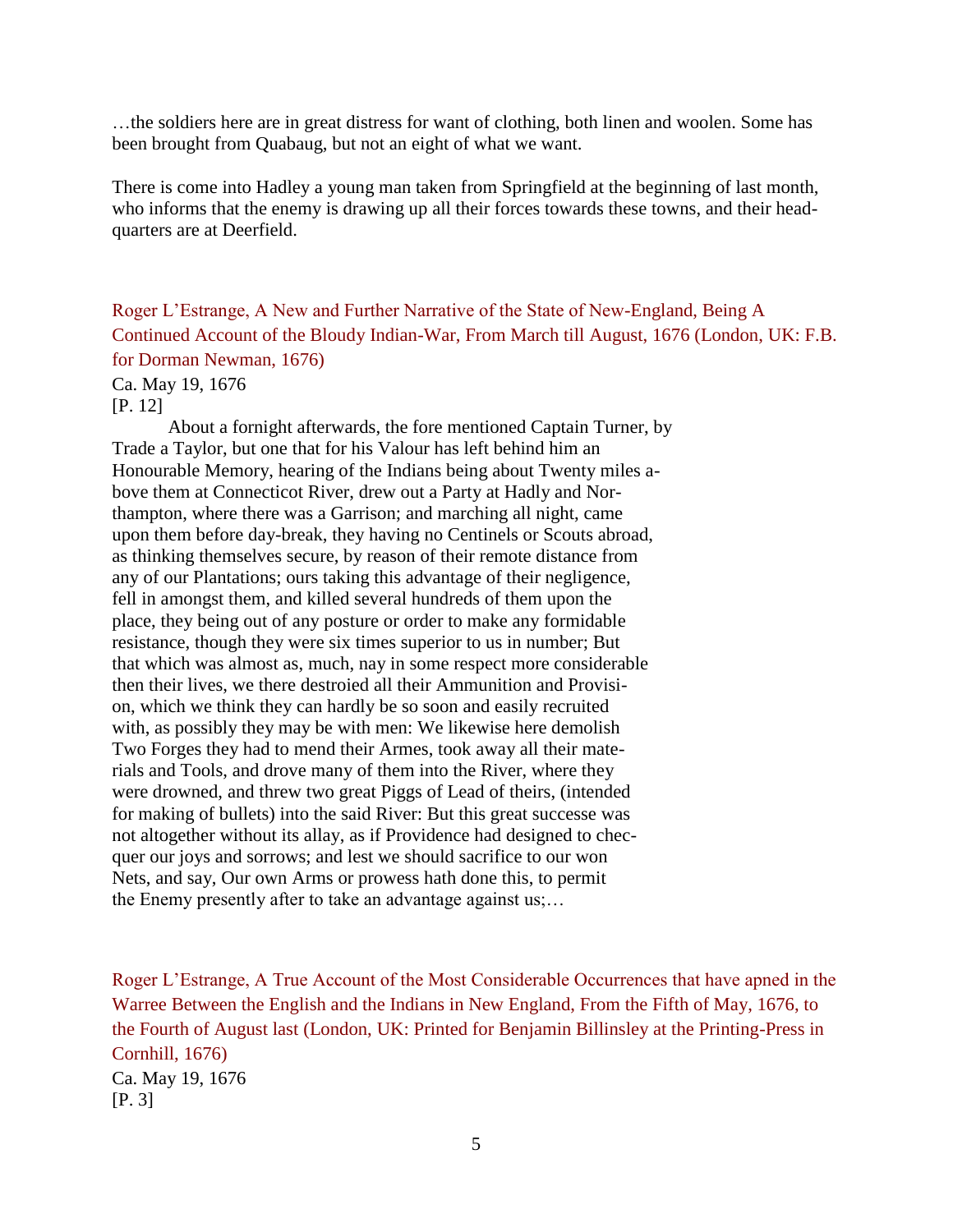Upon the same day we had Newes by a Post, of a fight upon *Connecticut* River between *Deerfield* and *Squakhieg,* there were about an hundred and sixty of our souldiers under the command of Captain *Holyoke,* and Captain *Turner*: The occasion of the engagement was this, The *Indians* having stolen and driven away much Cattle from *Hatfield* and those Towns adjoining, and our men perceiving by the track which way they went, learned at last where the *Indians* Rendezvous was; and picking out of the several Garrisons, as many souldiers as could conveniently be spared, resolved to Attaque them, it being a great Fishery place called *Deerfield Falls.*

Our souldiers got thiter after a hard March just about break of day, took most of the *Indians* fast asleep, and put their guns even into their Wigwams, and poured in their shot among them, whereupon the *Indians* that durst and were able did get out of their Wigwams and did fight a little (in which fight one *Englishman* only was slain) others of the *Indians* did enter the River to swim over from the English, but many of them were shot dead in the waters, others wounded were theriein drowned, may got into Canoes to paddle away, but the paddlers being shot, the Canoes over-set with tall therein, and

#### [P. 4]

the stream of the River being very violent and swift in the place near the great Falls, most that fell over board were born by the strong current of that River, and carried upon the Falls of Water from those exceeding high and steep Rocks, and from thence tumbling down were broken in pieces; the English did afterwards find of their bodies, some in the River and some cast ashore, above two hundred.

But as the English were coming away wit the plunder they had got, there was a noise spread among some of them, of *Sachem Philip's* coming down upon them; with a thousand men: which not being weighed as it might have been by the English, whether it were true or false; a fear possessed some part of the English, whereby they fell into a disorder, and thereby Captain *Turner* and several of his Souldiers were slain and others to the number of two and thirty. But Captain *Holyoke* exhorted them not to be terrifiyed, saying God hath wrought hitherto for us wonderfully, let us trust in him still: and reducing his men into close order made a safe and a valiant retreat, and preserved the Souldiers under him; that there were bu few of them slain, and the Souldiers so cut off were supriz'd by a Party of the Enemy belonging to the *Indians* at *Deer-field-falls,* who having gotten before our forces had laid and Ambush, the chiefest execution of which was through too much fear of our Men whereby the disordered themselves; thus God by this mixture of his Providence would hide pride from our eyes, who perhaps might have been too much lifted up by our success: several loads of dryed fish the English found, and were forced to consume there.

They also found and demoslished the *Indian* Smiths Forge, which they had there set up for the mending of their Guns. Some *Indian* Women (since that taken Prisoners) do say and affirm that there were slain in that ingagement with them four hundred of which number were seventy of the *Wampangs,* or *Phillip Sachems* men: and that he had of his own proper Company not any great number left, and that were it not for him and one *Sachem* more, the *Indians* would glady yield to any terms of Peace with the English.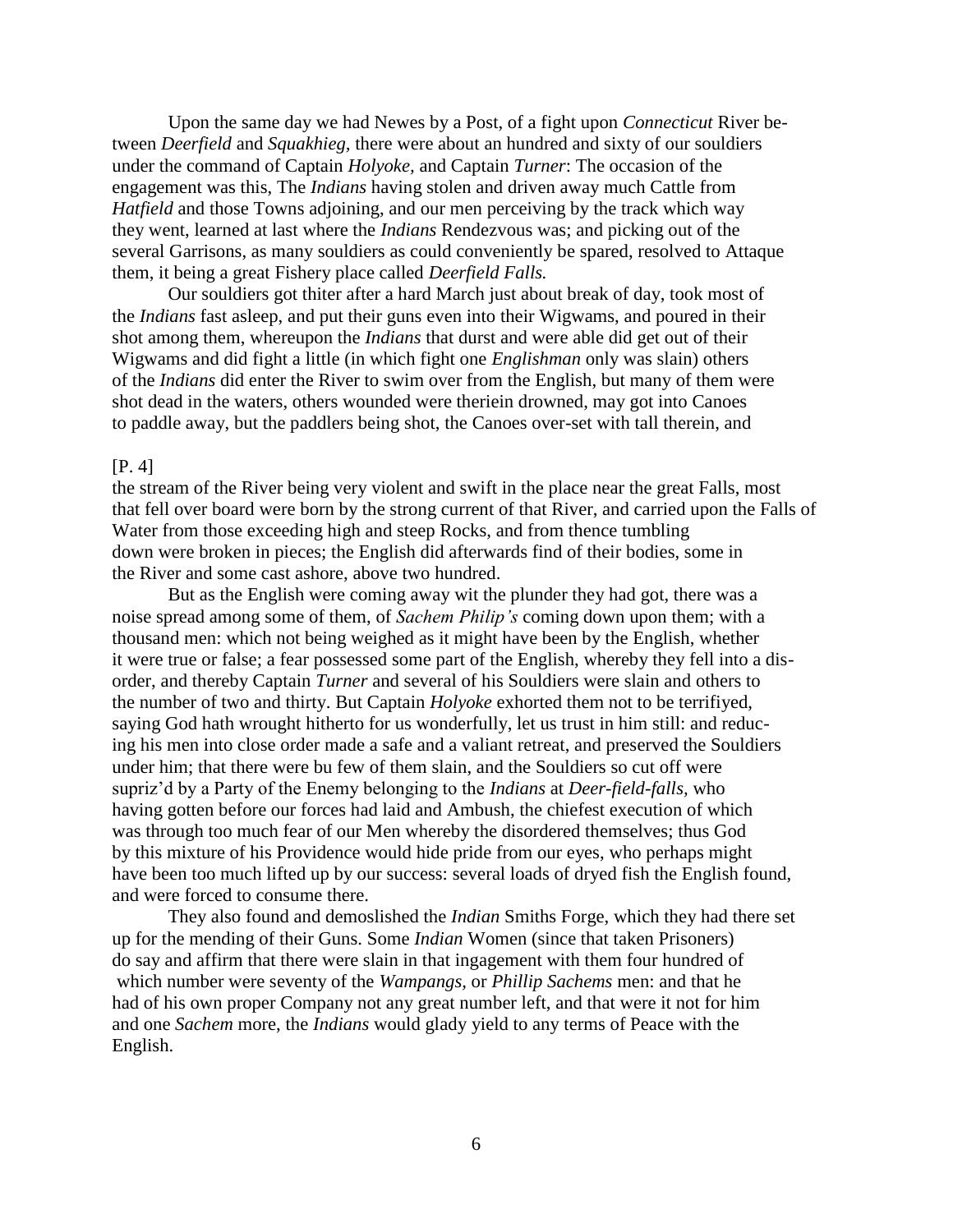# <span id="page-7-0"></span>Douglas Edward Leach, Ed. *A Rhode Islander Reports on King Philip's War: The Second William Harris Letter of August, 1676* (Providence, RI: Rhode Island Historical Society, 1963)

Ca. May 19, 1676

[P.77]

…One Captain Turner of Boston, a

Baptist, with 120 men, he and all of them being volunteers and all Baptists and Baptist sympathizers…

## [P.80]

The English came upon the enemy in the morning, found them asleep, and slew some hundreds of them. But very many of the Indians got into canoes, that is, small boats, some made of trees and others of the bark of trees, in order to flee across the river. The English pursued them, firing at those on the river, therby throwing them into consternation, and killing some who were steering the canoes. the place being near a high waterfall (that is to say, a place in the river where the rocks extend across it, over which the water runs and then falls down a great distance below the above-mentioned rocks onto other rocks), the canoes and the Indians were driven by the force of that great river over the rocks and down the very dreadful drop, to be overwhelmed and dashed to death against the rocks, a loss of many desolate Indian souls. …

Afterwards a few of the English were going after some other Indians, but being told by a captive English boy that a great party of Indians was coming, the English hastened away. On their route the Indians had laid ambush in a swamp, but as the English were not all together, only part of them went that way. The ambushing Indians slew many of that group, in fact, about thirty-eight. Four of five men (some say more) the

## [P.81]

Indians caught alive, and tortured them as follows: They tied their hands up spreading [torn] upon the one [torn] and the other upon another, and likewise set two stakes at a distance, to which they tied their feet. Then they made a fire under each of them, gashing their thighs and legs with knives, and casting into the gashes hot embers to torment them. This also somewhat stanches the blood so that they do not bleed to death so soon, but remain alive to torment longer…

<span id="page-7-1"></span>Increase Mather, *A Brief History of the Warr With the Indians in New-England* (Boston, MA: John Foster, 1676) Ca. May 18, 1676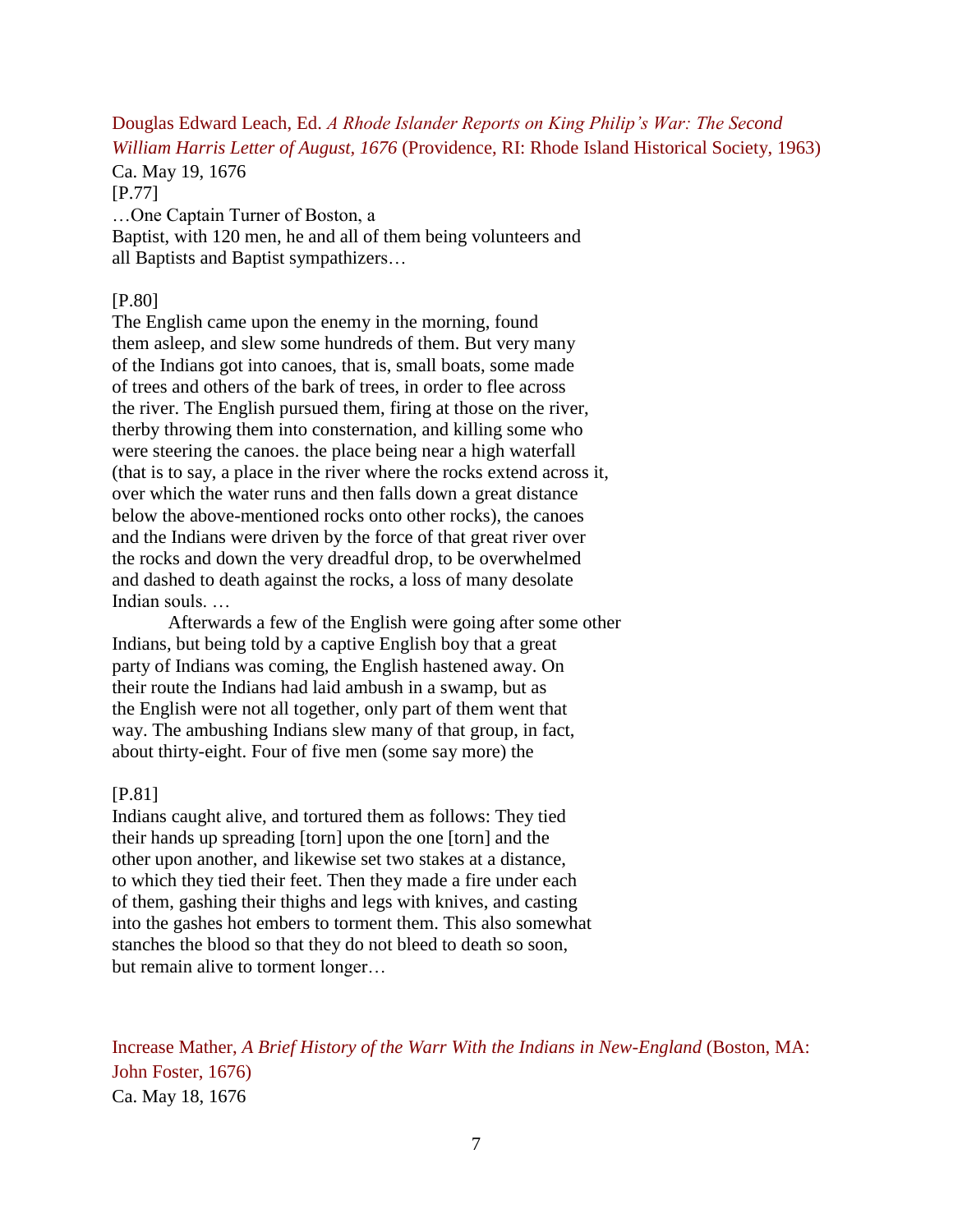#### [P. 48]

May. 18. This day happened which is worthier to be remembered. For at *North-hampton, Hadly,* and the Towns thereabouts, two *English* Captives escaping from the Enemy, informed that a considerable body of *Indians,* had seated themselves not far from *Pacomptuck,* and that they were very secure: so that should Forces be sent forth against them, many of the Enemy would(in probability) be cut off, without any difficulty. Hereupon the Spirits of Men in those Towns were raised with an earnest desire to see and try what might be done. They sent to the neighbours in *Connecticut* for a supply

### [P. 49]

of men, but none coming, they raised about an hundred and four score our of their own towns, who arrived at the *Indian Wigwams* betimes in the morning, finding them secure indeed, yea all asleep without having any Scouts abroad; so that our Souldiers came and put their Guns into their Wigwams, before the *Indians* were aware of them, and made a great and notable slaughter amongst them. Some of the Souldiers affirm, that they numbered above one hundred that lay dead upon the ground, and besides those, others told about an hundred and thirty, who were driven into the River, and there perished, being carried down the Falls,…

…And all this while but one *English-man* killed, and two wounded. But God saw that if things had ended thus; another and not Christ would have had the Glory of this Victory, and therefore in his wise providence, he so disposed as that there was at last somewhat a tragical issue of this Expedition. For an *English* Captive Lad, who was found in the Wigwams, spake as if *Philip* were coming with a thousand *Indians:* which false report being famed (Fama bella stant) among the Souldiers, a pannick terror fell upon many of them, and they hasted homewards in a confused rout: …. In the

mean while, a party of Indians from an Island (whose coming on shore might easily have been prevented, and the Souldiers before they set out from *Hadly* were earnestly admonished to take care about that matter) assaulted our men; yea, to the great dishonour of the English, a few Indians pursued our Souldiers four or five miles, who were in number near twice as many as the Enemy. In this *disorder,* her that was at this time the chief Captain, whose name was *Turner,* lost his life, he was purused through a River, received his Fatal stroke as he passed through that which is called the *Green River,* & as he came out of the *Water* he fell into the hands of the *Uncircumcised,* who stripped him, (as some who say they saw it affirm it) and rode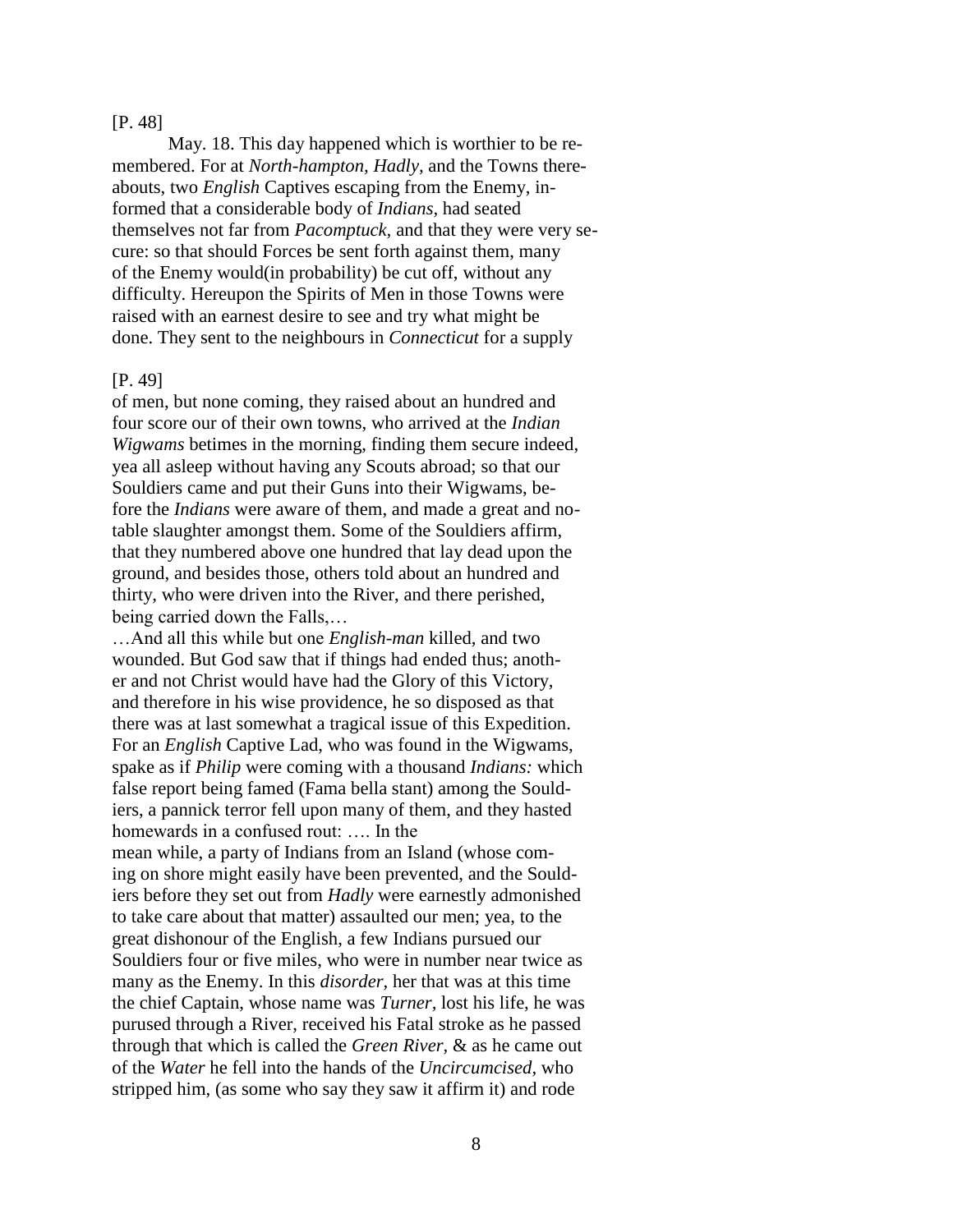#### [P. 50]

Away on his horse; and between thirty and forty more were lost in this Retreat.

Within a few days after this, Capt. *Turners* dead Corps was found a small distance from the River; it appeared that he had been shot through his thigh and back, of which its judged he dyed speedily without any great torture from the enemy. However it were, it is evident that the English obtained a victory at this time, yet if it be as some Indians have since related, the Victory was not so great as at first was apprehended: For sundry of them who were at several times taken after this slaughter , affirm that many of the Indians that were driven down the Falls got safe on shore again, and that they lost not above threescore men in the fight: also that they killed thirty and eight Engllish men, which indeed is just the number missing. There is not much heed to be given to Indian Testimony, yet when circumstances and Artificial arguments confirm what they say, it becometh and impartial *Historian* to take notice thereof; nor is it to be doubted but the loss of the enemy was greater then those Captives taken by our Forces abroad did acknowledge. Some other Indians said that they lost several hundreds at this time, amongst whom there was one Sachem. I am informed that diverse Indians who were in that battell, but since come in to the English at *Norwich,* say that there were three hundred killed at that time, which is also confirmed by an Indian called *Pomham,*  who saith that of that three hundred there were an hundred and seventy fighting men.

## <span id="page-9-0"></span>William Hubbard, *A Narrative of the Troubles with the Indians* (Boston, MA: John Foster, 1677) Ca. May 18, 1676

[P. 85]

But the great Company of the enemy, that stayed on that side of the Country, and about *Watchuset Hills,* when the rest went towards *Plimouth*, though they had been disappointed in their planting, by the death of *Canonchet,* were loth to loose the advantage of the fishing season then coming in; wherefore having, seated themselves near the upper Falls of *Connecticut River,* not far from *Deerfield*, and perceiving that The English Forces were now drawn off from the lower towns of *Hadly* and *Northhampton,* now and then took advantages to plunder them of their Cattle, and not fearing any assault from our Souldiers, grew a little secure, while they were upon their Fishing design, insomuch that a couple of English lads lately taken captive y the enemy, and making their escape, acquainted their friends at home how secure they lay in those places, which so animated the Inhabitants of *Hadly, Hatfield,* and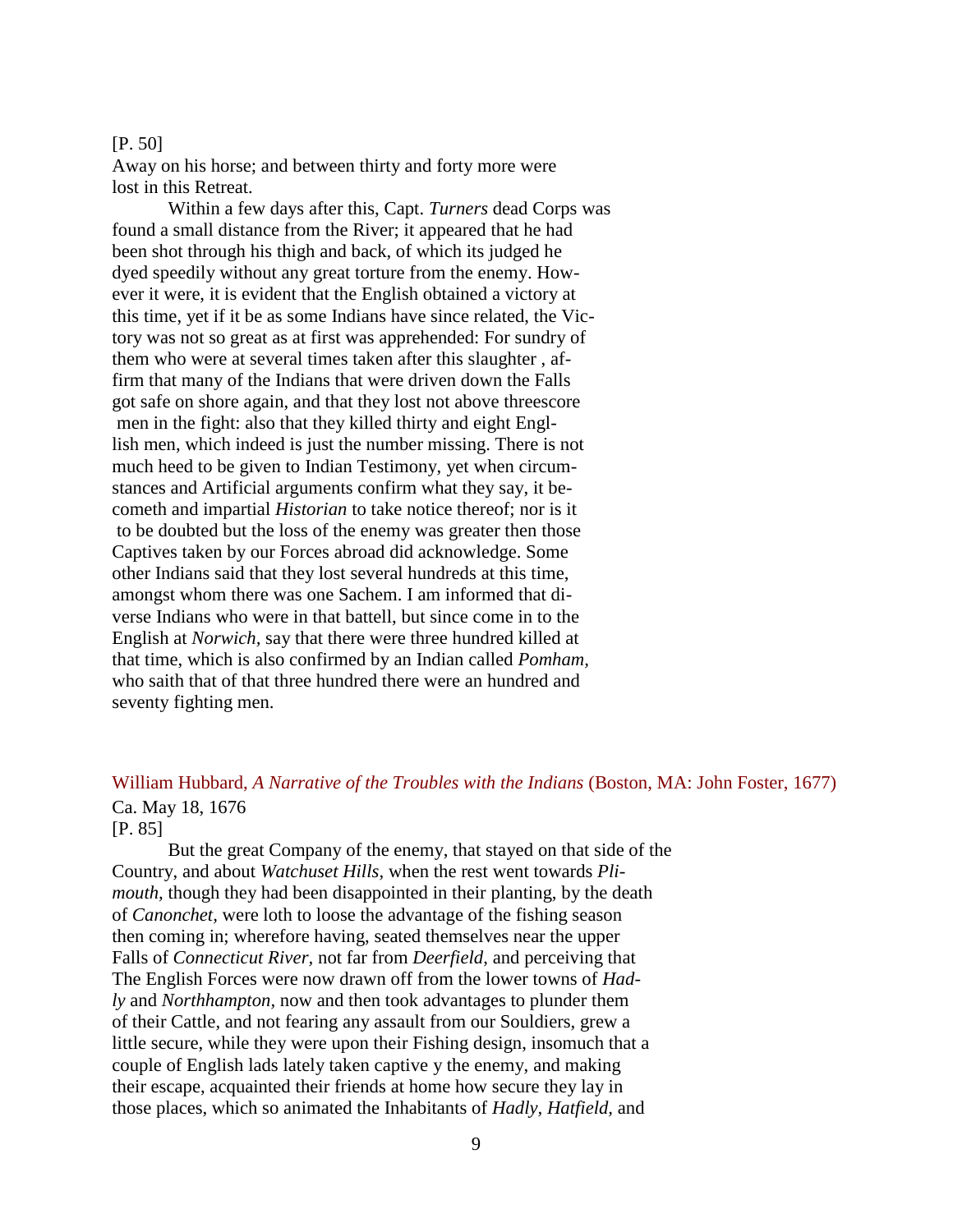*Northampton,* that they being willing to be revenged for the loss of their cattle, besides other preceding mischiefs, took up a resolution with what strength they could raise among themselves (partly out of garison souldiers, and partly of the Inhabitants) to make an assault upon them, which if it had been done with a little more deliberation, waiting for the coming of supplys expected from *Hartford,* might have proved a fatal buisness to all the said Indians; yet was the victory obtained more considerable then at first was apprehended: For not having much above an hundred and fifty fighting men in their Company, they marched silently in the dead of the night, May 18. And came upon the said Indians a little before break of day, whom they found almost in a dead sleep, without any Scouts abroad, or watching about their wigwams at home; for in the evening they had made themselves merry with new milk and rost beef, having lately driven away many of their milch cows, as an English woman confessed, that was made to milk them.

When they came near the Indians rendezvouze, they alighted off their horses, and tyed them to some young trees at a quarter of a miles distance, so marching up, they fired amain into their very wigwams, killing many upon the place, and frightingn others with the sudden alarm of their Gunns, made them run into the River, where the swiftness of the stream carrying them down a steep Fall, they perished in the wa-

#### [P. 86]

ters, some getting in to Canooes, (small boats made of the barks of Birchen trees) which proved to them a *Charons* boat, being sunk, or overset, by the shooting of our men, delivered them into the like danger of the waters, giving them thereby a passport into the other world: others of them creeping for shelter under the banks of the great river, were espied by our men and killed with their swords; Capt. *Holioke* killing five, young and old, with his own hands from under a bank. When the Indians were first awakened with the thunder of their guns, they cried Our *Mohawks, Mohawks,* as if their own native enemies had been upon Them; but the dawning of the light, soon notified their error, though it Could not prevent the danger.

Such as came back spake sparingly of the number of the slain; some say there could not in reason be less then two or three hundred of them that must necessarily perish in the midst of so many instruments of desturction managed against them with much disadvantages to themselves. Some of their prisoners afterwards owned that they lost above three hundred in that Camizado, some whereof were principal men sachems, and some of their best fighting men that were kilt, which made the victory more considerable then else it would have been; nor did they seem ever to have recovered themselves after this defeat, but their ruine immediately followed upon it…

The Indians that lay scattering on both sides of the river, after they recovered themselves, and discovered the small number of them that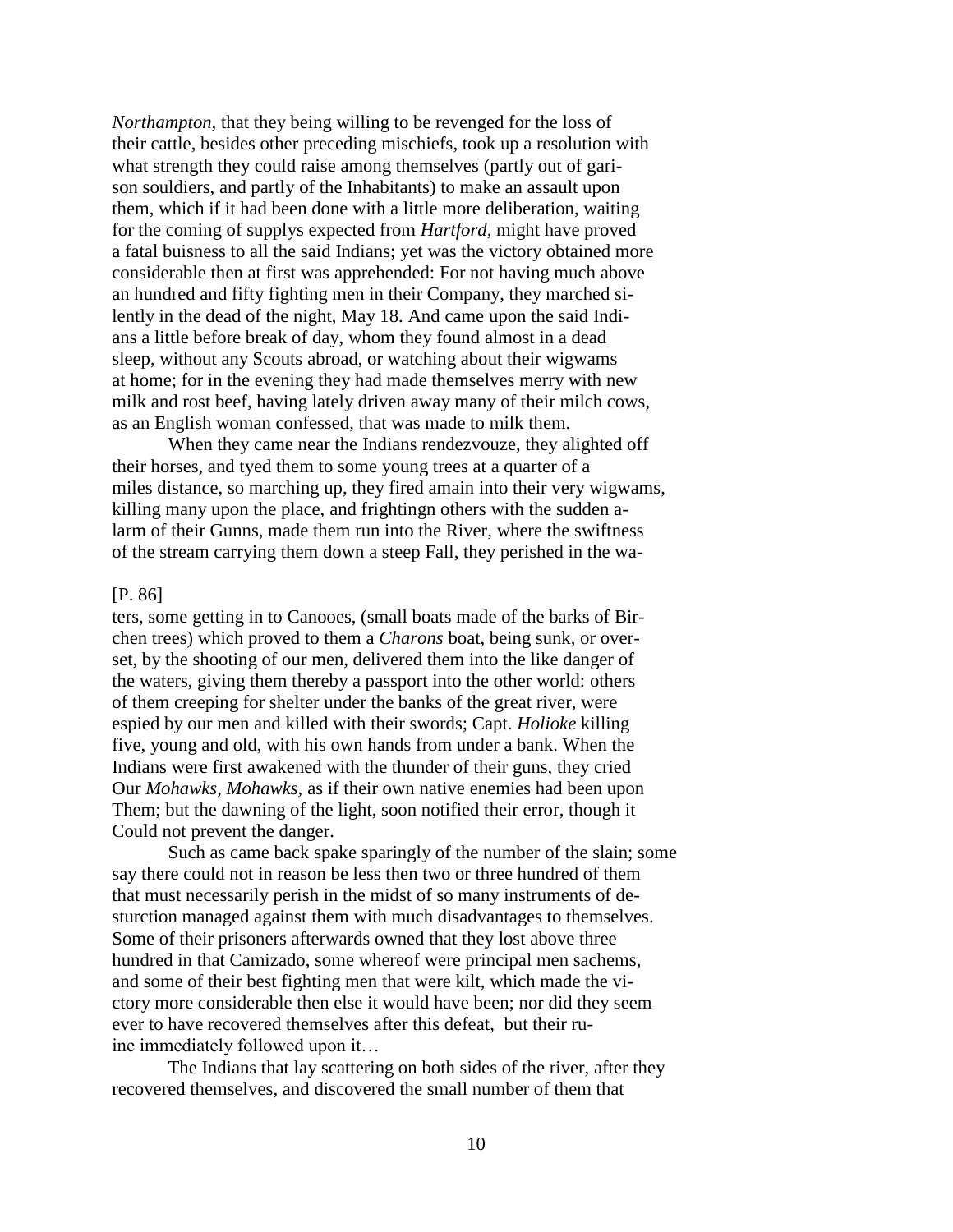assailed them, turned head upon the English, who in their retreat were a little disordered, for want of the help, of the eldest Captain, that was so enfeebled by sickness before he set out, that he was no way able for want of bodily strength (not any way defective for want of skill or courage) to assist or direct in making the retreat: For some of the enemy fell upon the Guards that kept the horses, others pursued them in the reer, so as our men sustained pretty much damage as they retired, missing after their return thirty eight of their men: And if Capt. *Holioke* had not played the man at a more then ordinary rate, sometimes in the Front, sometimes in the flank and reer, at all times encouraging the Souldiers, it might have proved a fatal business to the assailants. The said Capt. *Holiokes* horse was shot down under him, and himself ready to be assaulted by many of the Indians, just coming upon him, but discharging his pistols upon one or two of them, who he

#### [P. 86]

presently dispatched, and another friend coming up to his rescue, he was saved, and so carried off the souldiers without any further loss.

It is confidently reported by some that were there present at this engagement, that one told above an hundred Indians left dead upon the place; and another affirmed that he told near an hundred and forty swimming down the Falls, none of which were observed to get alive to shore, save one.

The loss that befell our men in the retreat, was occasioned principally by the bodily weakness of Capt. *Turner,* unable to manage his charge any longer, yet some say they wanted powder, which forced them to retire as fast as they could by Capt. *Tuners* order.

It is said also by one present at the fight, that seven or eight in the reer of the English, through haste missed their way, and were never heard of again; and without doubt fell into the Indians hands, and it is feared some of them were tortured.

About seven dayes after this, they were minded to try the chance of Warr again, and see if they could not recover their loss, by returing the like upon the English: for,

May 30. A great number of them appeared before *Hatfield*, fired a-Boat twelve houses and barns without the Fortification of the town, driving away multitudes of their Cattle, and their Sheep, spreading themselves in the meadow near the town: which bravado so raised the courage of their neighbours at *Hadly*, that twenty five resolute young men ventured over the river, to relieve *Hatfield* in this distress…

<span id="page-11-0"></span>Daniel White Wells and Reuben Field Wells, *History of Hatfield, Massachusetts, in three parts*  (Springfield, MA: F.C.H. Gibbons, 1910).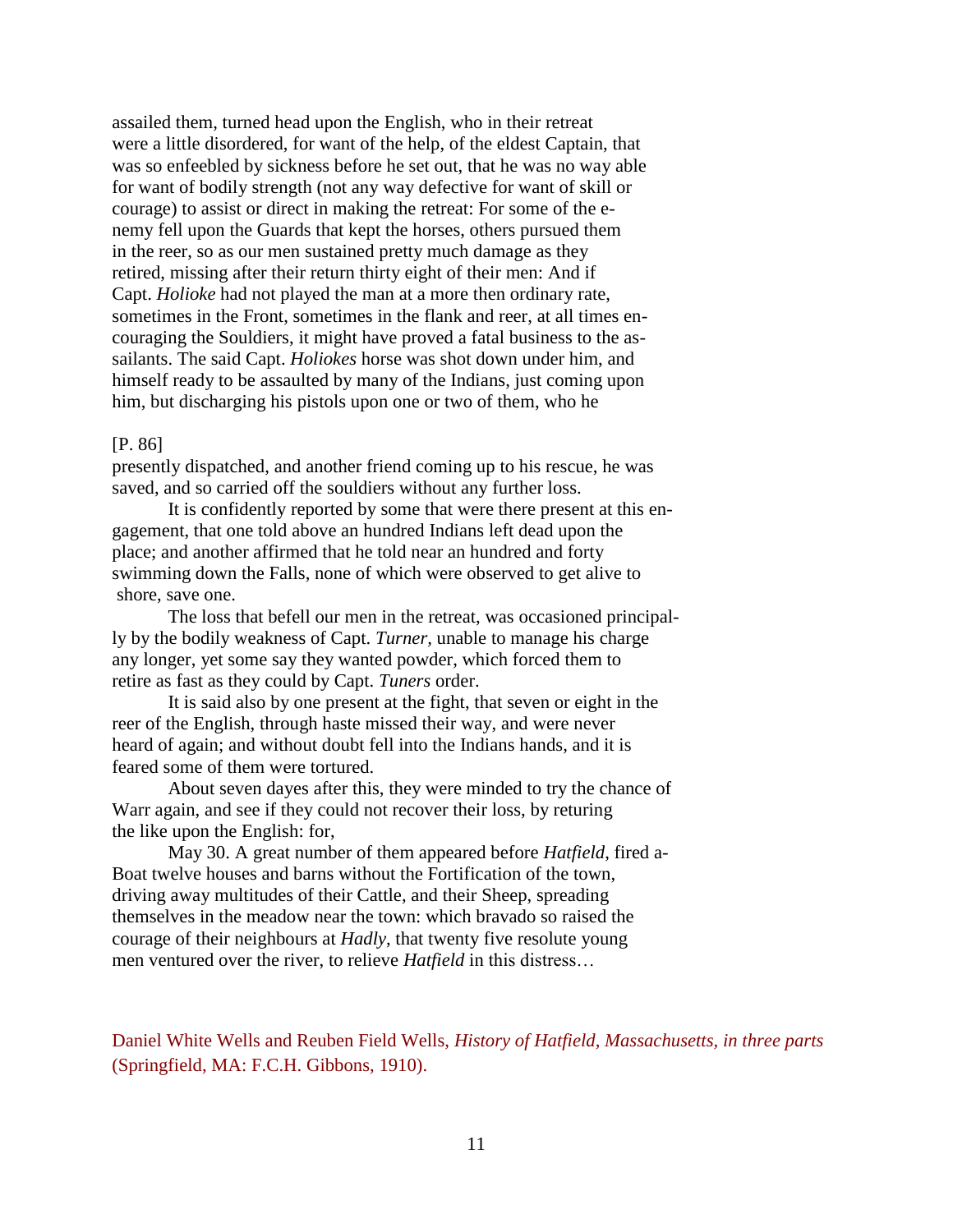## [**Hope Atherton Account** Pp. 86-87] [**Jonathan Wells Account** Pp. 463-466]

[P. 463]

I shall give an aount of the remarkable providences of God wards Johnathan Wells Esq then aged 16 yearss and 2 or 3 months who was in this action [at the Falls fight, May 19]. He was w<sup>th</sup> the 20 men y<sup>t</sup> were obliged to fight w<sup>th</sup> the enemy to recover their horses; after he mounted his horse a little while (being yhen in the rear of  $y^e$  company), he was fir<sup>d</sup> at by three Indians who were very near him; one bullet passed so near him as to brush his hair another struck his horse<sup>['s]</sup> behind a third struck his thigh in a place which before had been broken by a cart wheel & never set, but the bones lap<sup>d</sup> & so grew together so y<sup>t</sup> although one end of it had been struck and the bone shatter<sup>d</sup> by y<sup>e</sup> bullet, yet the bone was not wholly loss<sup>d</sup> in y<sup>e</sup> place where it had knit. Upon receiving his wound he was in danger of falling from his horse, but catching hold of y<sup>e</sup> horse's maine he recovered himself. the Indians perceiving they had wound'd him, ran up very near to him, but he kept y<sup>e</sup> Ind<sup>s</sup> back by presenting his gun to y<sup>m</sup> once or twice, & when they stoped to charge he go trid of them  $\&$  got up to some of  $y^e$  company, [In this flight for life, as appears by another scrap of our MSS., he stopped and took up behind him Stepehn Belding, a boy companion of sixteen years, who thus escaped.] Capt. Turner, to whom he represented  $y^e$  difficulties of  $y^e$  men in ye rear  $\&$  urgd  $y^t$  he either turn back to  $y^r$  relief, or tarry a little till they all come up  $\&$  so go off in a body; but  $y^e$  Capt. replid he had

## [P. 464]

 $\epsilon$  better save some, than lose all,' and quickly  $y^e$  army were divided into several parties, one pilot crying out 'if you love your lives follow me'; another  $y^t$  was acquainted w<sup>th</sup> ye woods cry<sup>d</sup> 'if you love your lives follow me.' Wells fell into the rear again and took wth a small company yt separated from others  $y^t$  run upon a parcel of Indians near a swamp & was most of  $y^m$  killed. They then separated again & had about ten men left with him, and his horse failing considerably by reason of his wound, & himself spent w<sup>th</sup> bleeding, he was left with one John Jones, a wounded man likewise. He had now got about 2 miles from ye place where yy did  $y^e$  exploit in, & now y<sup>y</sup> had left y<sup>e</sup> track of y<sup>e</sup> company & were left both by  $y^e$  Indians  $y^t$  persued  $y^m$  and by their own men that should have terried with  $y^m$ . These two men were unacquainted w<sup>th</sup>  $y^e$  woods, & without anny track or path. J. W. had a gun & J. J. a sword. J. J represented  $y^e$ badness of his wounds, & made his companion think they were certainly mortall, thd therefore when yy separarted in order to find the path, J. W. was glad to leave him, lest he sh<sup>d</sup> be a clog or hindrance to him. Mr. W. grew faint, & once when ye Indians prest him, he was near fainting away, but by eating a nutmeg, (which his grandmother gave him as he was going out,) he was reviv<sup>d</sup>. After traveling awhile, he came upon Green river, and fold it up to  $y^e$  place call<sup>d</sup>  $y^e$  Country farms, and pass doer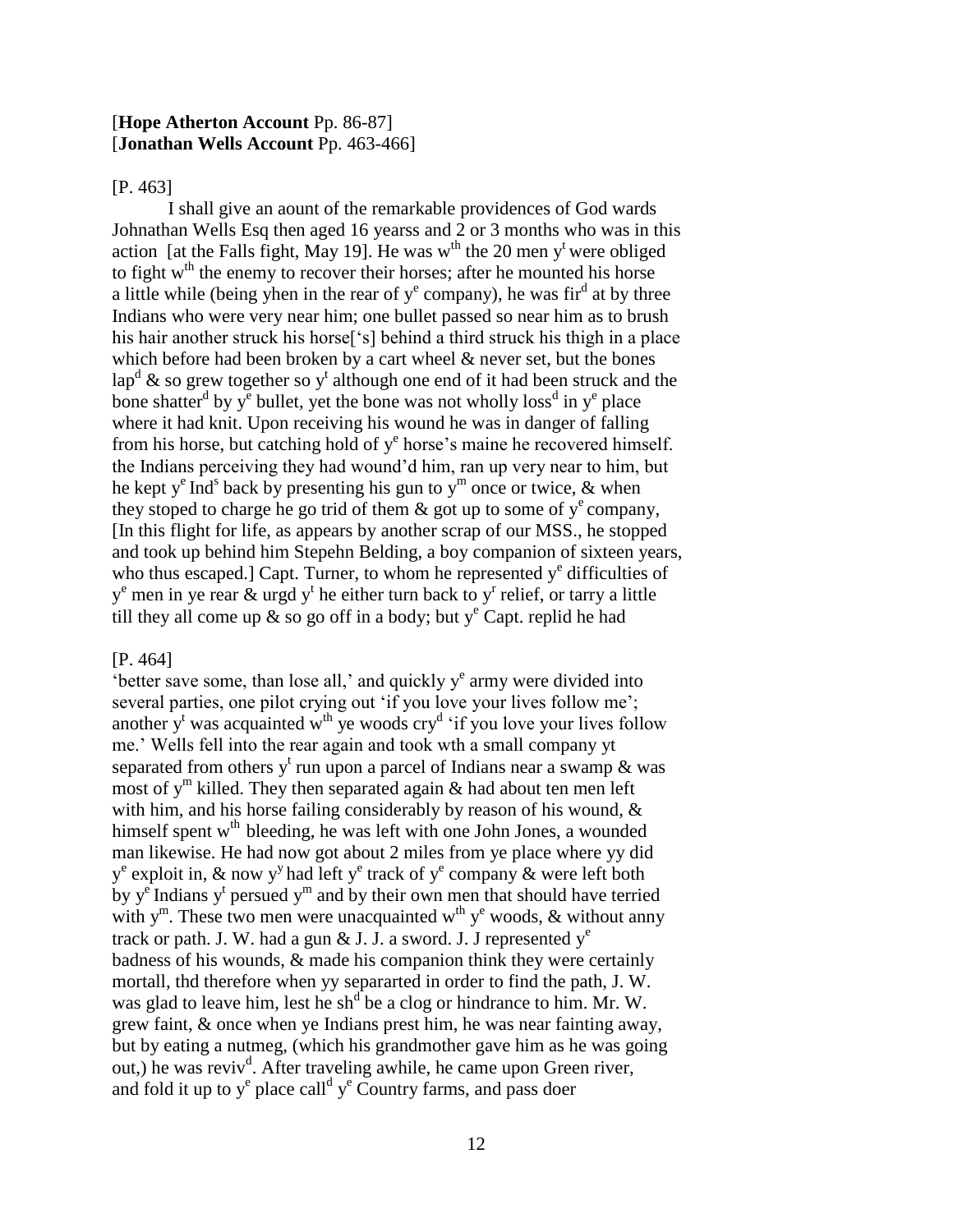Green river,  $\&$  attempted to go up  $y^e$  mountain, but as he assend'd the hill he faint'd & fell from his horse;…

## [P. 466]

The Indians have given the account following to Jonathan Wells, Esq., viz.: That the Monday after the fight, 8 Englishmen that were lost came to them and offered to submitt themselves to them, if they would not put them to death, but whether they promised them quarter or not, they took then, and burnt them; the method of Burning them was to cover them with thatch and put fire to it, and set them a running: and when one coat of thatch was burnt up, they would put on another, & the barbarous creatures that have given this account of their inhumanity, have in a scoffing manner added, that the Englishmen would cry out as they were burning, 'Oh dear! oh dear!' The Indians themselves account it very unmanly to moan or make ado under the torments and cruelties of their enemies who put them to Death."

<span id="page-13-0"></span>Sylvester Judd, *History of Hadley* (Springfield, MA: H.R. Hunting & Company, 1905).

June 22, 1676.

[P. 164]

The complaint of Martha Harrison, which was substantiated by testimony before the Commissioners of Hadley, June 22, 1676,

"Martha Harrison of Hadley, widow, makes complaint against John Belcher of Braintree, a soldiers in Capt. Turner's company, for being the culpable occasion of the death of her husband, Isaac Harrison , a wounded man, riding upon his own horse, who fell from his horse, being faint, and this John Belcher, who was behind him, rode from him with Harrison's horse, though he entreated him not to leave him, but for God's sake to let him ride with him.

Stephen Belden of Hatfield testified that he, riding behind Jonathan Wells, saw Isaac Harrison on the ground rising up, and heard him call to the man on his horse, 3 or 4 rods before, to take him up, saying he could ride now; the man rode away, and both Jonathan Wells and I called him to go back, and he would not. This was when we were returning from the fight at the falls"

<span id="page-13-1"></span>John Easton, Franklin B. Hough, Editor, A Narrative Of the Causes which led to Philip's Indian War, of 1675 and 1676, by John Easton, of Rhode Island (Albany, NY: J. Munsell, 1858) August 24, 1676 (Ca. May 19, 1676) [P. 179] Wenanaquabin of Pawtuxett saith, that he was not at the wounding of John Scott, but was at that Time living at Abiah Carpenters, and he could cleer him. Abiah Carpenters being sent for, before his face saith, that he went away form their House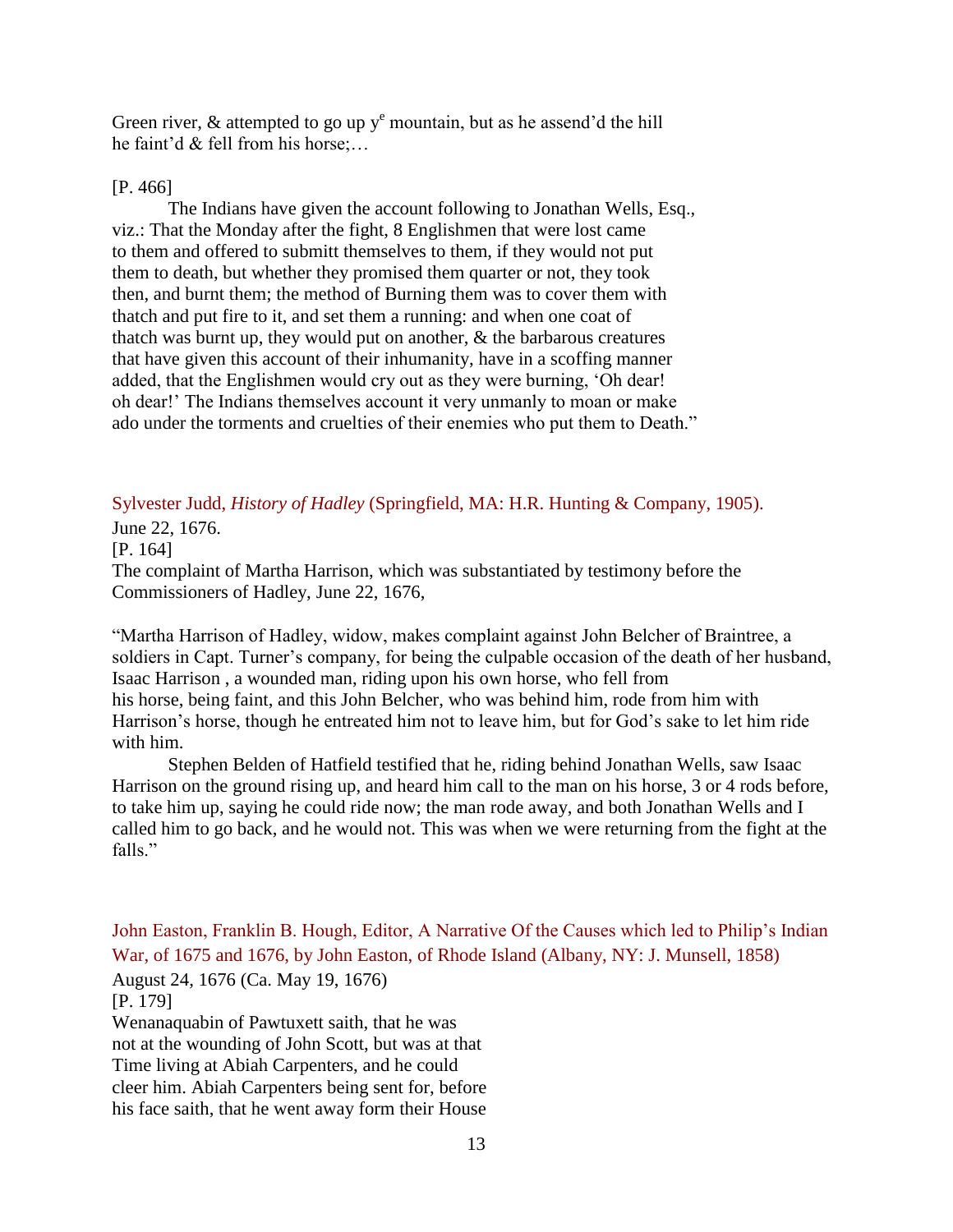some time in May, 1675, and did not see him againe, nor could heare of him till towards Winter, which he saith is true. The said Wenanaquabin further saith, that he did not come to Warwick till Night after the Towne was burned, and after owned that he saw Nechett and Indian there. The said Nechett, to his Face affirmed that he saw him at Warwick at the burning the Towne with his Gun, about Noone. The said Wananaquabin also confesseth, that he was at the Fight with Capt. Turner, and there lost his Gun, and swam over a River to save his Life.

#### [P. 180]

Voted guilty of the Charge, and that he shall be putt to Death after the same Manner, and Time and Place as Quanopin.

• Note: Quanopin's sentace was "that he shall be shott to death in this Towne on the  $26<sup>th</sup>$ Instant, and about one of the Clock in the Afternoone. P. 23.

John Wecopeak, on his Examination saith, that he was never out against the English, but one Time with other Narragansett Indians about the Month of March last, against a Towne upon Conecticutt River called in Indian Pewanasuck, and at that Time their Company burned a Barne and two dwelling Houses, and killed two Englishmen, and that he was not at the burning of Pettacomscutt, but was at that Time with Indian John, William Heiffermans Man, removeinge their Wigwams, but shortly after he was sent downe by the Sachems to fetch off two dead Indians from thence, and saith that Georg Crafts Wife was shott with a Slugg, and chopt in some Parts of her Body with a Hatchett, and saith she did not crye hoe. Also saith, that he was at the Fight with Capt. Turner, and run away

#### [P. 181]

by Reason the Shott came as thick as Raine, but said alsoe, that he was at a great Distance. Butt John Godfree and William Heifferman saith, that he the said Wecopeak told them, that he saw Capt. Turner, and that he was shott in the Thigh, and that he knew it was him, for the said Turner said that was his name.

Voted guilty of the Charge, and to dye as the others.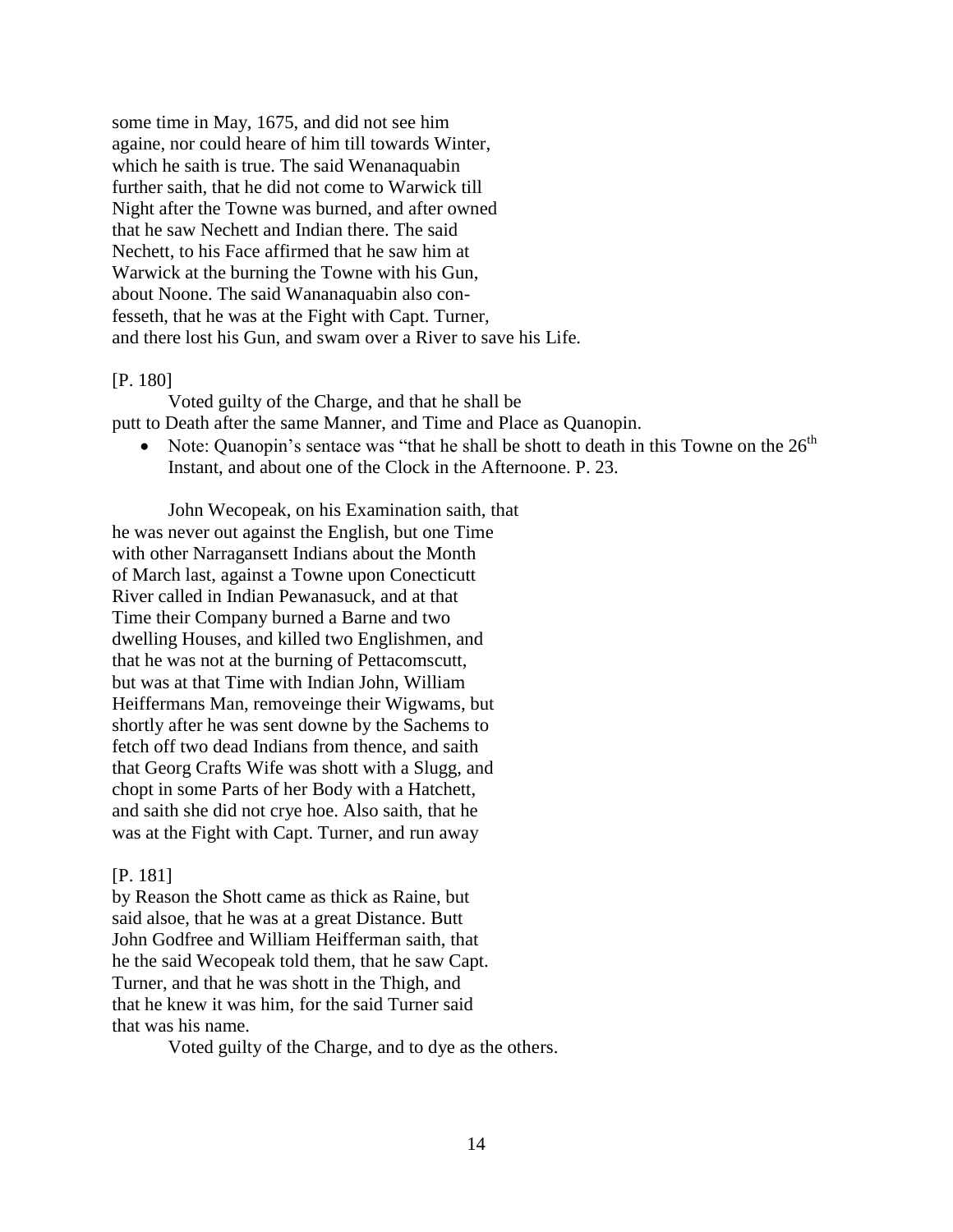<span id="page-15-0"></span>Orange Chapin, *The Chapin Genealogy* (Northampton, MA: Metcalf & Company, 1862). **Ca. May 17, 1676**

[P. 4]

On May 17, 1676 one Soldier Japhet Chapin of Northampton, inscribed in his account book that

<span id="page-15-1"></span>"I went out to Volenteare against the ingens the  $17<sup>th</sup>$  of May, 1676 and we ingaged batel the  $19<sup>th</sup>$ of May in the moaning before sunrise and made great Spoil upon the enemy and came off the same day with the, Los of 37 men and the Captin Turner, and came home the  $20<sup>th</sup>$  of May."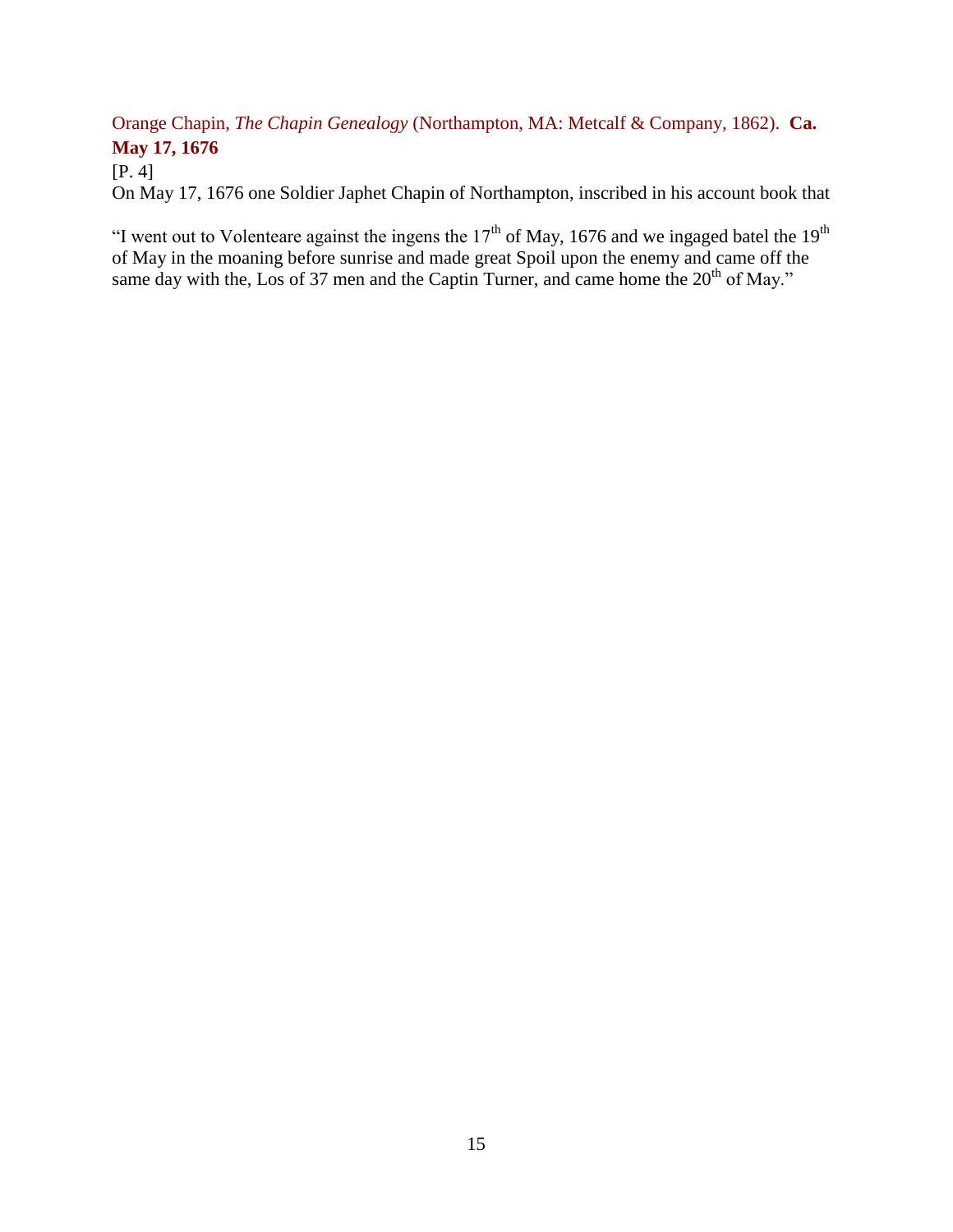#### **PRIMARY READING LIST BIBLIOGRAPHY**

- Chapin, Orange. *The Chapin Genealogy* (Northampton, MA: Metcalf & Company, 1862): Ca. May 17, 1676
- Connecticut State Library, Connecticut Archives Series, *Colonial War, Series I, 1675-1775.*  Documents 45, 60, 67, 71, 74.
- Easton, John. Franklin B. Hough, Editor, *A Narrative Of the Causes which led to Philip's Indian War, of 1675 and 1676, by John Easton, of Rhode Island.* Albany, NY: J. Munsell, 1858.
- Hubbard, William. *A Narrative of the Troubles with the Indians in New England.* Boston, MA: John Foster, 1675.
- Harris, William (Leach, Edward Douglas, Ed). *A Rhode Islander Reports On King Philip's War, the Second William Harris Letter of August 1676.* Providence: Rhode Island Historical Society, 1963.
- Judd, Sylvester. *History of Hadley* (Springfield, MA: H.R. Hunting & Company, 1905): June 22, 1676.
- L'Estrange, Roger. *A New and Further Narrative of the State of New-England, Being A Continued Account of the Bloudy Indian-War, From March till August, 1676* (London, UK: F.B. for Dorman Newman, 1676) : Ca. May 19, 1676
- L'Estrange, Roger. *A True Account of the Most Considerable Occurrences that have hapned in the Warre Between the English and the Indians in New England, From the Fifth of May, 1676, to the Fourth of August last* (London, UK: Printed for Benjamin Billinsley at the Printing-Press in Cornhill, 1676) : Ca. May 19, 1676
- L'Estrange, Roger. *A True Account of the Most Considerable Occurrences that have hapned in the Warre Between the English and the Indians in New England, From the Fifth of May, 1676, to the Fourth of August last* (London, UK: Printed for Benjamin Billinsley at the Printing-Press in Cornhill, 1676) : Ca. May 19, 1676
- Massachusetts State Archives, Massachusetts Archives Series. April 25, 1676. Volume 69, Document 6.
- Mather, Increase. *A Brief History of the Warr With the Indians in New-England* (Boston, MA: John Foster, 1676) : Ca. May 18, 1676
- Mather, Increase. *A relation of the troubles which have hapned in New-England by*